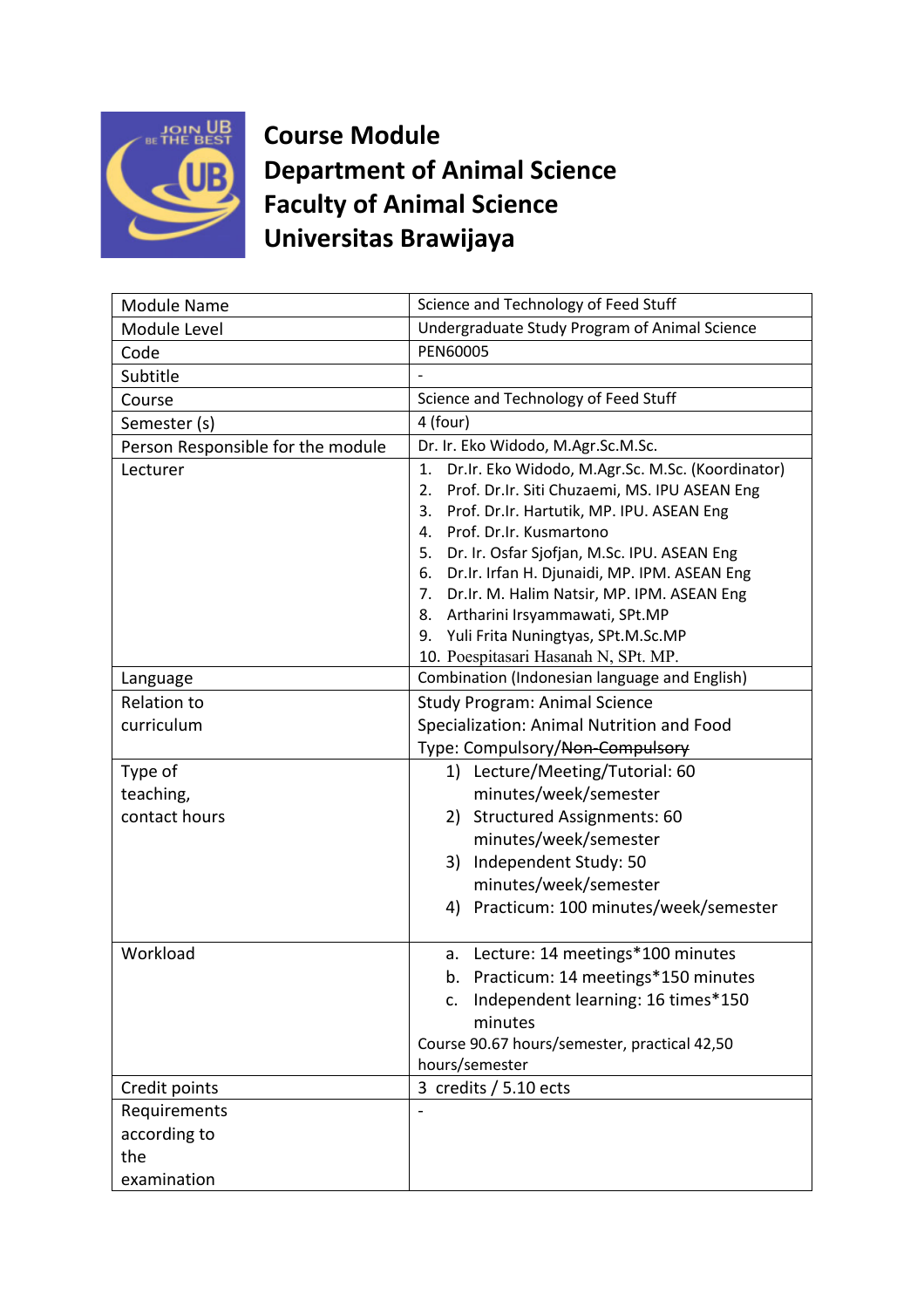| regulations    |                                                                                                                                 |  |
|----------------|---------------------------------------------------------------------------------------------------------------------------------|--|
| Recommended    | Introduction to Animal Nutrition and Forage                                                                                     |  |
| prerequisites  |                                                                                                                                 |  |
| Module         | ILO:                                                                                                                            |  |
| objectives/int | ILO 5-Capability to analyse the development and                                                                                 |  |
| ended          | implementation of technology through humanities,                                                                                |  |
| learning       | ethical and scientific value as to provide appropriate                                                                          |  |
| outcomes       | solutions and ideas                                                                                                             |  |
|                | ILO 11-Demonstrating good capability to be                                                                                      |  |
|                | independent and to work in team as to identify and                                                                              |  |
|                | analyse problems                                                                                                                |  |
|                | ILO 12-Capability to ethically design and perform                                                                               |  |
|                | experiments, analyze and interpret data as to provide                                                                           |  |
|                | sustainable problem solving in Animal Science                                                                                   |  |
|                | Objetives: This course discusses Characteristics and                                                                            |  |
|                | structure of animal feed materials, agricultural waste                                                                          |  |
|                | and concentrates, physical, chemical, and biological                                                                            |  |
|                | animal feed processing technology, as well as the use of                                                                        |  |
|                | industrial by-product and biotechnology, as well as feed                                                                        |  |
|                | additive manufacturing technology                                                                                               |  |
|                |                                                                                                                                 |  |
|                | Knowledge: Able to understand and explain the animal                                                                            |  |
|                | feed processing technology, agricultural waste and<br>concentrates.                                                             |  |
|                |                                                                                                                                 |  |
|                | <b>Skills</b>                                                                                                                   |  |
|                | Cognitive: Able to apply the animal feed processing<br>technology and physical, chemical, and biological<br>agricultural waste. |  |
|                |                                                                                                                                 |  |
|                |                                                                                                                                 |  |
|                |                                                                                                                                 |  |
|                | Phsycomotoric: Able to apply physical, chemical, and<br>biological concentrate feed ingredients processing<br>technology.       |  |
|                |                                                                                                                                 |  |
|                |                                                                                                                                 |  |
|                | Competences: Able to evaluate the physical,                                                                                     |  |
|                | chemical, and biological results of the application of                                                                          |  |
|                | animal feed processing technology                                                                                               |  |
| Content        | Characteristics and Technology of Forage and<br>1.                                                                              |  |
|                | <b>Agricultural Waste Processing</b>                                                                                            |  |
|                | 2. Physical Feed Material Processing Technology                                                                                 |  |
|                | for Forage and Agricultural Waste<br>Chemical Forage and Agricultural Waste                                                     |  |
|                | 3.<br>Processing Technology (Treatment with acids                                                                               |  |
|                | (SO 2 and Cl) and alkalis (NaOH, KOH, Ca (OH)                                                                                   |  |
|                | 2, NH 3, NH 4 (OH), and Urea)                                                                                                   |  |
|                | <b>Biological Forage and Agricultural Waste</b><br>4.                                                                           |  |
|                | Processing Technology (Fungi, Enzymes,                                                                                          |  |
|                | Bacteria, Mold)                                                                                                                 |  |
|                | Combination of Forage and Agricultural Waste<br>5.                                                                              |  |
|                | <b>Processing Technology</b>                                                                                                    |  |